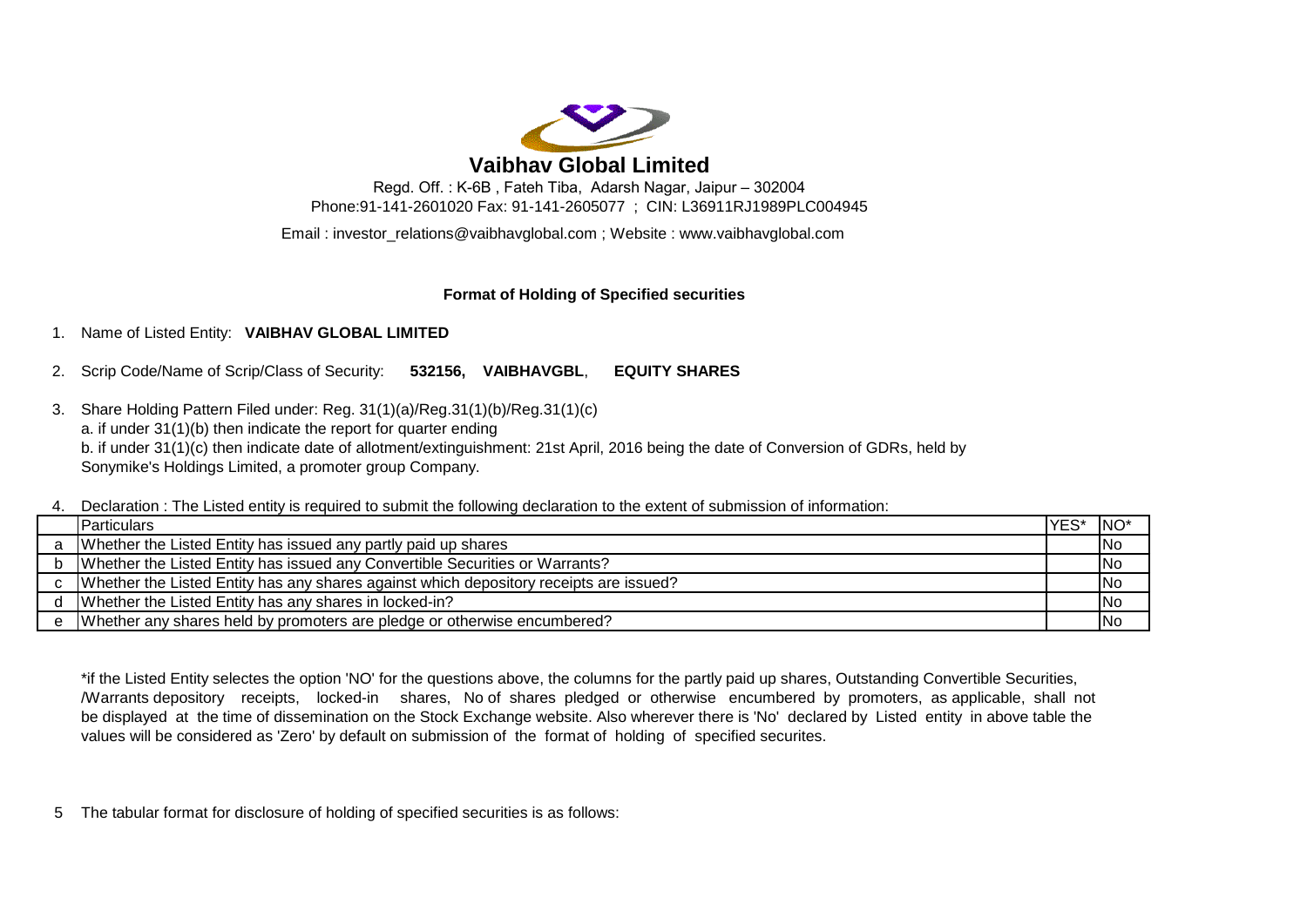## **Table I - Summary Statement holding of specified securities**

| Category<br>(1) | <b>Category of Shareholder</b><br>(II)   | No of Shareholders<br>(III) | No of fully paid up equity No of Partly paid- No of Shares   Total No of Shares   Shareholding as<br>shares held | (IV) up equity shares Underlying<br>held<br>(V) | Depository<br>Receipts<br>(VI) | Held $(VII) = (IV) + a$ % of total no of<br>$(V) + (VI)$ | shares<br>(calculated as<br>per SCRR, 1957)<br>(VIII)<br>As a %<br>of $(A+B+C2)$ | Number of Voting Rights held in each class of securities<br>(IX) |                     |            |                              | No of Shares<br>Underlying<br>Outstanding<br>converttible<br>securities<br>(Including<br>Warrants) (X) | Shareholding as a<br>% assuming full<br>conversion of<br>convertible<br>Securities (as a<br>percentage of<br>diluted share<br>capital) | Number of Locked in Shares<br>(XII)                 | Number of Shares pledged or<br>otherwise encumbered<br>(XIII) |                                       |
|-----------------|------------------------------------------|-----------------------------|------------------------------------------------------------------------------------------------------------------|-------------------------------------------------|--------------------------------|----------------------------------------------------------|----------------------------------------------------------------------------------|------------------------------------------------------------------|---------------------|------------|------------------------------|--------------------------------------------------------------------------------------------------------|----------------------------------------------------------------------------------------------------------------------------------------|-----------------------------------------------------|---------------------------------------------------------------|---------------------------------------|
|                 |                                          |                             |                                                                                                                  |                                                 |                                |                                                          |                                                                                  |                                                                  | No of Voting Rights |            | Total as a %<br>of $(A+B+C)$ |                                                                                                        | $(XI) = (VII) + (X)$ As<br>a % of<br>$(A+B+C2)$                                                                                        | As a % of total<br>No.<br>(a)<br>Shares held<br>(b) | No.<br>(a)                                                    | As a % of total<br>Shares held<br>(b) |
|                 |                                          |                             |                                                                                                                  |                                                 |                                |                                                          |                                                                                  | Class eg: X                                                      | Class eg: y         | Total      |                              |                                                                                                        |                                                                                                                                        |                                                     |                                                               |                                       |
| (A)             | Promoter & Promoter<br>Group             | 10                          | 22,226,983                                                                                                       | $\sim$                                          | $\sim$                         | 22,226,983                                               | 68.36                                                                            | 22,226,983                                                       | $\sim$              | 22,226,983 | 68.36                        | $\sim$                                                                                                 | 68.36                                                                                                                                  | $\sim$<br>$\sim$                                    | <b>NA</b>                                                     | <b>NA</b>                             |
| (B)             | Public                                   | 5,181                       | 10,272,074                                                                                                       | $\sim$                                          | $\overline{a}$                 | 10,272,074                                               | 31.59                                                                            | 10,272,074                                                       | $\sim$              | 10,272,074 | 31.59                        | $\sim$                                                                                                 | 31.59                                                                                                                                  | $\sim$<br>$\sim$                                    | <b>NA</b>                                                     | <b>NA</b>                             |
| (C)             | Non Promoter-Non Public                  |                             | 16,074                                                                                                           |                                                 |                                | 16,074                                                   | 0.05                                                                             | 16,074                                                           | $\sim$              | 16,074     | 0.05                         | $\sim$                                                                                                 | 0.05                                                                                                                                   | $\overline{\phantom{a}}$<br>$\sim$                  | <b>NA</b>                                                     | <b>NA</b>                             |
| (C1)            | Shares underlying DRs                    |                             | $\sim$                                                                                                           | $\sim$                                          | $\overline{\phantom{a}}$       | $\sim$                                                   | <b>NA</b>                                                                        | $\sim$                                                           | $\sim$              | $\sim$     | 0.00                         | $\sim$                                                                                                 | <b>NA</b>                                                                                                                              | $\sim$<br>$\sim$                                    | <b>NA</b>                                                     | <b>NA</b>                             |
| (C2)            | <b>Shares held by Employes</b><br>Trusts |                             | 16,074                                                                                                           | $\sim$                                          | $\sim$                         | 16.074                                                   | 0.05                                                                             | 16,074                                                           | $\sim$              | 16,074     | 0.05                         | $\sim$                                                                                                 | 0.05                                                                                                                                   | $\sim$<br>$\sim$                                    | <b>NA</b>                                                     | <b>NA</b>                             |
|                 | Total:                                   | 5,192                       | 32,515,131                                                                                                       | $\sim$                                          | $\sim$                         | 32,515,131                                               | 100.00                                                                           | 32,515,131                                                       | $\sim$              | 32,515,131 | 100.00                       | $\sim$                                                                                                 | 100.00                                                                                                                                 | $\sim$<br>$\sim$                                    | <b>NA</b>                                                     | <b>NA</b>                             |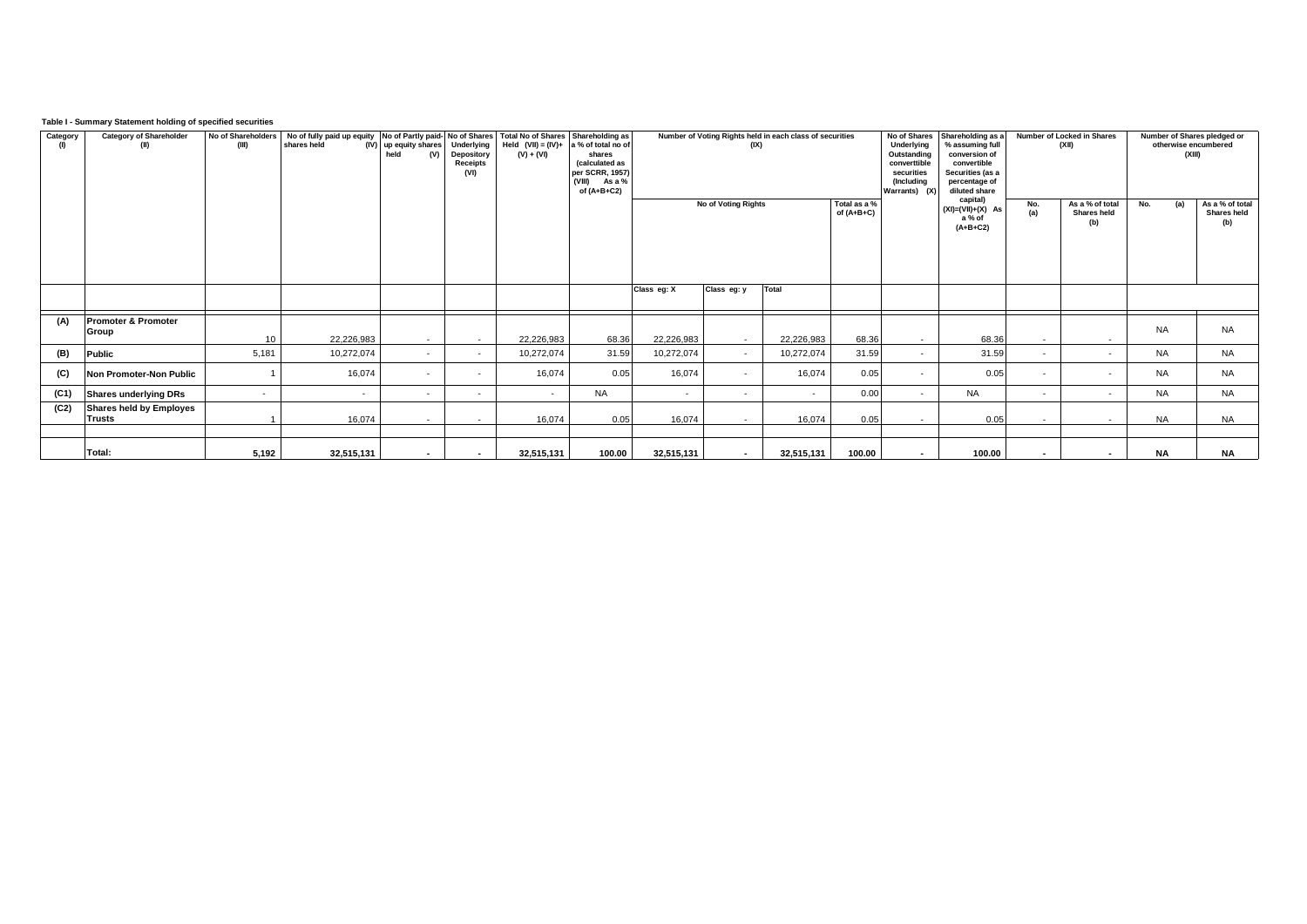#### **Table II - Statement showing shareholding pattern of the Promoter and Promoter Group**

|     | Category & Name of the Shareholder<br>(1)                                       | PAN<br>(II) | No of Share<br>holders<br>(III) | No of fully paid<br>up equity shares Partly paid- Underlying<br>held | No of<br>(IV) up equity<br>shares<br>held<br>(V)     | No of Shares<br>Receipts<br>(VI) | <b>Total No of</b><br><b>Shares Held</b><br>Depository (VII=IV+V+VI) | Shareholding<br>% calculated<br>as per SCRR,<br>1957 As a % of<br>$(A+B+C2)$<br>(VIII) | Number of Voting Rights held in each class of securities | (IX)                     |                          |                                                  | No of Shares<br>Underlying<br>Outstanding<br>converttible<br>securities<br>(Including | Shareholding<br>as a %<br>assuming full<br>conversion of<br>convertible<br>Securities (as     |                                                      | <b>Number of Locked</b><br>in Shares<br>(XII) |                             | <b>Number of Shares</b><br>pledged or otherwise<br>encumbered<br>(XIII) | Number of<br>equity shares<br>held in<br>dematerialized<br>form<br>(XIV) |
|-----|---------------------------------------------------------------------------------|-------------|---------------------------------|----------------------------------------------------------------------|------------------------------------------------------|----------------------------------|----------------------------------------------------------------------|----------------------------------------------------------------------------------------|----------------------------------------------------------|--------------------------|--------------------------|--------------------------------------------------|---------------------------------------------------------------------------------------|-----------------------------------------------------------------------------------------------|------------------------------------------------------|-----------------------------------------------|-----------------------------|-------------------------------------------------------------------------|--------------------------------------------------------------------------|
|     |                                                                                 |             |                                 |                                                                      |                                                      |                                  |                                                                      |                                                                                        |                                                          | No of Voting Rights      |                          | Total as a %<br>of Total<br><b>Voting rights</b> | <b>Warrants)</b><br>(X)                                                               | a percentage<br>of diluted<br>share capital)<br>$(XI) = (VII) + (X)$<br>As a % of<br>$A+B+C2$ | No.                                                  | As a %<br>of total<br><b>Shares</b><br>held   | No.                         | As a % of<br>total Shares<br>held                                       |                                                                          |
|     |                                                                                 |             |                                 |                                                                      |                                                      |                                  |                                                                      |                                                                                        | Class X                                                  | <b>Class Y</b>           | Total                    |                                                  |                                                                                       |                                                                                               |                                                      |                                               |                             |                                                                         |                                                                          |
|     | Indian                                                                          |             | $\overline{5}$                  | 3,852,013                                                            |                                                      |                                  | 3,852,013                                                            | 11.85                                                                                  | 3,852,013                                                |                          | 3,852,013                | 11.85                                            |                                                                                       | 11.85                                                                                         |                                                      |                                               |                             |                                                                         | 3,852,013                                                                |
| (a) | Individuals/Hindu undivided Family<br>NIRMAL KUMAR BARDIYA                      |             | $\overline{1}$                  | 1,791,628                                                            | $\overline{\phantom{a}}$<br>$\overline{\phantom{a}}$ | $\sim$<br>$\cdot$                | 1,791,628                                                            | 5.51                                                                                   | 1,791,628                                                | $\sim$<br>$\sim$         | 1,791,628                | 5.51                                             | $\cdot$<br>$\sim$                                                                     | 5.51                                                                                          | $\overline{\phantom{a}}$<br>$\overline{\phantom{a}}$ | $\sim$                                        | $\cdot$<br>$\cdot$          | $\sim$<br>$\sim$                                                        | 1,791,628                                                                |
|     | RAHIMULLAH                                                                      |             | $\overline{1}$                  | 1,236,500                                                            | $\sim$                                               | $\sim$                           | 1,236,500                                                            | 3.80                                                                                   | 1,236,500                                                | $\sim$                   | 1,236,500                | 3.80                                             | $\sim$                                                                                | 3.80                                                                                          | $\sim$                                               | $\overline{\phantom{a}}$                      | $\mathcal{L}_{\mathcal{A}}$ | $\sim$                                                                  | 1,236,500                                                                |
|     | DEEPTI AGRAWAL                                                                  |             |                                 | 636,854                                                              | ÷,                                                   | $\sim$                           | 636,854                                                              | 1.96                                                                                   | 636,854                                                  | $\sim$                   | 636,854                  | 1.96                                             | $\overline{\phantom{a}}$                                                              | 1.96                                                                                          | ٠                                                    |                                               | $\sim$                      | $\mathcal{L}_{\mathcal{A}}$                                             | 636,854                                                                  |
|     | <b>KUSUM BARDIYA</b>                                                            |             |                                 | 165,205                                                              |                                                      | $\sim$                           | 165,205                                                              | 0.51                                                                                   | 165,205                                                  | $\sim$                   | 165,205                  | 0.51                                             | $\overline{\phantom{a}}$                                                              | 0.51                                                                                          |                                                      |                                               | $\overline{\phantom{a}}$    | $\sim$                                                                  | 165,205                                                                  |
|     | SHEELA AGARWAL                                                                  |             | $\overline{1}$                  | 21,826                                                               | $\overline{\phantom{a}}$                             | $\sim$                           | 21,826                                                               | 0.07                                                                                   | 21,826                                                   | $\sim$                   | 21,826                   | 0.07                                             | $\sim$                                                                                | 0.07                                                                                          | $\sim$                                               |                                               | $\mathcal{L}_{\mathcal{A}}$ | $\sim$                                                                  | 21,826                                                                   |
| (b) | Central Government/State                                                        |             |                                 |                                                                      |                                                      |                                  |                                                                      | 0.00                                                                                   | $\overline{\phantom{a}}$                                 |                          |                          | 0.00                                             | $\overline{\phantom{a}}$                                                              | 0.00                                                                                          |                                                      |                                               | ÷,                          | $\overline{\phantom{a}}$                                                |                                                                          |
| (c) | Government(s)<br><b>Financial Institutions/Banks</b>                            |             | $\overline{\phantom{a}}$        |                                                                      | $\overline{\phantom{a}}$                             | $\cdot$                          | $\overline{\phantom{a}}$                                             | 0.00                                                                                   | $\sim$                                                   | $\sim$                   | $\overline{\phantom{a}}$ | 0.00                                             | $\sim$                                                                                | 0.00                                                                                          | $\mathcal{L}_{\mathcal{A}}$                          | $\overline{\phantom{a}}$                      | $\overline{\phantom{a}}$    | $\sim$                                                                  | $\sim$                                                                   |
| (d) | Any Other                                                                       |             | $\overline{1}$                  | 8,419,124                                                            | $\sim$                                               | $\sim$                           | 8,419,124                                                            | 25.89                                                                                  | 8,419,124                                                | $\sim$                   | 8,419,124                | 25.89                                            | $\sim$                                                                                | 25.89                                                                                         | ÷                                                    |                                               | $\sim$                      | $\sim$                                                                  | 8,419,124                                                                |
|     | <b>Bodies Corporate</b>                                                         |             | $\overline{1}$                  | 8,419,124                                                            | $\sim$                                               |                                  | 8,419,124                                                            | 25.89                                                                                  | 8,419,124                                                | $\overline{\phantom{a}}$ | 8,419,124                | 25.89                                            | $\blacksquare$                                                                        | 25.89                                                                                         |                                                      |                                               | $\sim$                      | $\sim$                                                                  | 8,419,124                                                                |
|     | <b>BRETT PLASTICS PVT LTD</b>                                                   |             | $\overline{1}$                  | 8,419,124                                                            | $\overline{\phantom{a}}$                             | $\sim$                           | 8,419,124                                                            | 25.89                                                                                  | 8,419,124                                                | $\sim$                   | 8,419,124                | 25.89                                            | $\sim$                                                                                | 25.89                                                                                         | ٠                                                    |                                               | $\cdot$                     | $\sim$                                                                  | 8,419,124                                                                |
|     | Sub-Total (A)(1)                                                                |             | 6                               | 12,271,137                                                           | $\blacksquare$                                       |                                  | 12,271,137                                                           | 37.74                                                                                  | 12,271,137                                               |                          | 12,271,137               | 37.74                                            | $\blacksquare$                                                                        | 37.74                                                                                         | $\blacksquare$                                       |                                               | $\sim$                      | $\sim$                                                                  | 12,271,137                                                               |
| (2) | Foreign                                                                         |             |                                 |                                                                      |                                                      |                                  |                                                                      |                                                                                        |                                                          |                          |                          |                                                  |                                                                                       |                                                                                               |                                                      |                                               |                             |                                                                         |                                                                          |
| (a) | Individuals (Non-Resident<br>Individuals/Foreign Individuals                    |             | $\mathbf{3}$                    | 37,206                                                               |                                                      | $\sim$                           | 37,206                                                               | 0.11                                                                                   | 37,206                                                   | $\sim$                   | 37,206                   | 0.11                                             | $\overline{\phantom{a}}$                                                              | 0.11                                                                                          |                                                      |                                               | $\overline{\phantom{a}}$    | $\overline{\phantom{a}}$                                                | 37,206                                                                   |
|     | SUNIL AGRAWAL                                                                   |             | $\overline{1}$                  | 28,140                                                               | $\mathcal{L}_{\mathcal{A}}$                          | $\sim$                           | 28,140                                                               | 0.09                                                                                   | 28,140                                                   | $\sim$                   | 28,140                   | 0.09                                             | $\sim$                                                                                | 0.09                                                                                          | $\sim$                                               |                                               | $\mathcal{L}$               | $\sim$                                                                  | 28,140                                                                   |
|     | SANJEEV AGRAWAL                                                                 |             | $\overline{1}$                  | 8,320                                                                |                                                      | $\sim$                           | 8,320                                                                | 0.03                                                                                   | 8,320                                                    |                          | 8,320                    | 0.03                                             | $\sim$                                                                                | 0.03                                                                                          |                                                      |                                               | $\overline{\phantom{a}}$    | $\overline{\phantom{a}}$                                                | 8,320                                                                    |
|     | NEIL AGRAWAL                                                                    |             | $\overline{1}$                  | 746                                                                  | $\sim$                                               | $\sim$                           | 746                                                                  | 0.00                                                                                   | 746                                                      | $\sim$                   | 746                      | 0.00                                             | $\sim$                                                                                | 0.00                                                                                          | $\overline{\phantom{a}}$                             |                                               | $\overline{\phantom{a}}$    | $\sim$                                                                  | 746                                                                      |
| (b) | Government                                                                      |             | $\overline{\phantom{a}}$        |                                                                      |                                                      | $\sim$                           |                                                                      | 0.00                                                                                   | $\overline{\phantom{a}}$                                 |                          |                          | 0.00                                             | $\sim$                                                                                | 0.00                                                                                          | $\overline{\phantom{a}}$                             |                                               | $\overline{\phantom{a}}$    | $\overline{\phantom{a}}$                                                | ٠                                                                        |
| (c) | Institutions                                                                    |             | $\overline{\phantom{a}}$        |                                                                      |                                                      | $\sim$                           |                                                                      | 0.00                                                                                   | $\sim$                                                   |                          |                          | 0.00                                             | $\sim$                                                                                | 0.00                                                                                          | $\overline{\phantom{a}}$                             |                                               | $\overline{\phantom{a}}$    | $\mathcal{L}_{\mathcal{A}}$                                             | ÷.                                                                       |
|     |                                                                                 |             |                                 |                                                                      |                                                      |                                  |                                                                      |                                                                                        |                                                          |                          |                          |                                                  |                                                                                       |                                                                                               |                                                      |                                               |                             |                                                                         |                                                                          |
| (d) | Foreign Portfolio Investor                                                      |             | $\overline{\phantom{a}}$        |                                                                      | $\overline{\phantom{a}}$                             | $\sim$                           |                                                                      | 0.00                                                                                   | $\sim$                                                   | $\overline{\phantom{a}}$ |                          | 0.00                                             | $\sim$                                                                                | 0.00                                                                                          |                                                      |                                               | $\overline{\phantom{a}}$    | $\overline{\phantom{a}}$                                                |                                                                          |
|     |                                                                                 |             |                                 |                                                                      |                                                      |                                  |                                                                      |                                                                                        |                                                          |                          |                          |                                                  |                                                                                       |                                                                                               |                                                      |                                               |                             |                                                                         |                                                                          |
| (e) | Any Other                                                                       |             | $\overline{1}$                  | 9,918,640                                                            | $\overline{\phantom{a}}$                             | $\sim$                           | 9,918,640                                                            | 30.50                                                                                  | 9,918,640                                                | $\sim$                   | 9,918,640                | 30.50                                            | $\sim$                                                                                | 30.50                                                                                         | $\overline{\phantom{a}}$                             |                                               | $\cdot$                     | $\sim$                                                                  | 9,918,640                                                                |
|     | <b>Bodies Corporate</b>                                                         |             | $\overline{1}$                  | 9,918,640                                                            | $\sim$                                               | $\sim$                           | 9,918,640                                                            | 30.50                                                                                  | 9,918,640                                                | $\sim$                   | 9,918,640                | 30.50                                            | $\blacksquare$                                                                        | 30.50                                                                                         | $\sim$                                               | $\sim$                                        | $\sim$                      | $\sim$                                                                  | 9,918,640                                                                |
|     | SONY MIKES HOLDINGS LTD                                                         |             | $\overline{1}$                  | 9,918,640                                                            | $\mathbf{r}$                                         | $\sim$                           | 9,918,640                                                            | 30.50                                                                                  | 9,918,640                                                | $\sim$                   | 9,918,640                | 30.50                                            | $\sim$                                                                                | 30.50                                                                                         | $\sim$                                               |                                               | $\mathcal{L}$               | $\sim$                                                                  | 9,918,640                                                                |
|     | Sub-Total (A)(2)                                                                |             | $\mathbf{A}$                    | 9,955,846                                                            | $\blacksquare$                                       |                                  | 9,955,846                                                            | 30.62                                                                                  | 9,955,846                                                |                          | 9,955,846                | 30.62                                            | $\blacksquare$                                                                        | 30.62                                                                                         | ÷.                                                   |                                               | $\blacksquare$              | $\sim$                                                                  | 9,955,846                                                                |
|     | <b>Total Shareholding of Promoter and</b><br>Promoter Group $(A)=(A)(1)+(A)(2)$ |             | 10                              | 22,226,983                                                           |                                                      |                                  | 22,226,983                                                           | 68.36                                                                                  | 22,226,983                                               |                          | 22,226,983               | 68.36                                            | $\blacksquare$                                                                        | 68.36                                                                                         |                                                      |                                               | $\blacksquare$              | $\sim$                                                                  | 22,226,983                                                               |

Details of Shares which remain unclaimed may be given here along with details such as number of shareholders, outstanding shares held in demat / unclaimed supsense account, voting rights which are frozen etc.

**Note:** (1) Pan would not be displayed on website of Stock Exchange(s)

(2) The term "Encumbrance" has the same meaning as assinged under regulation 28(3) of SEBI (Substantial Acquisition of Shares and Takeovers) Regulations, 2011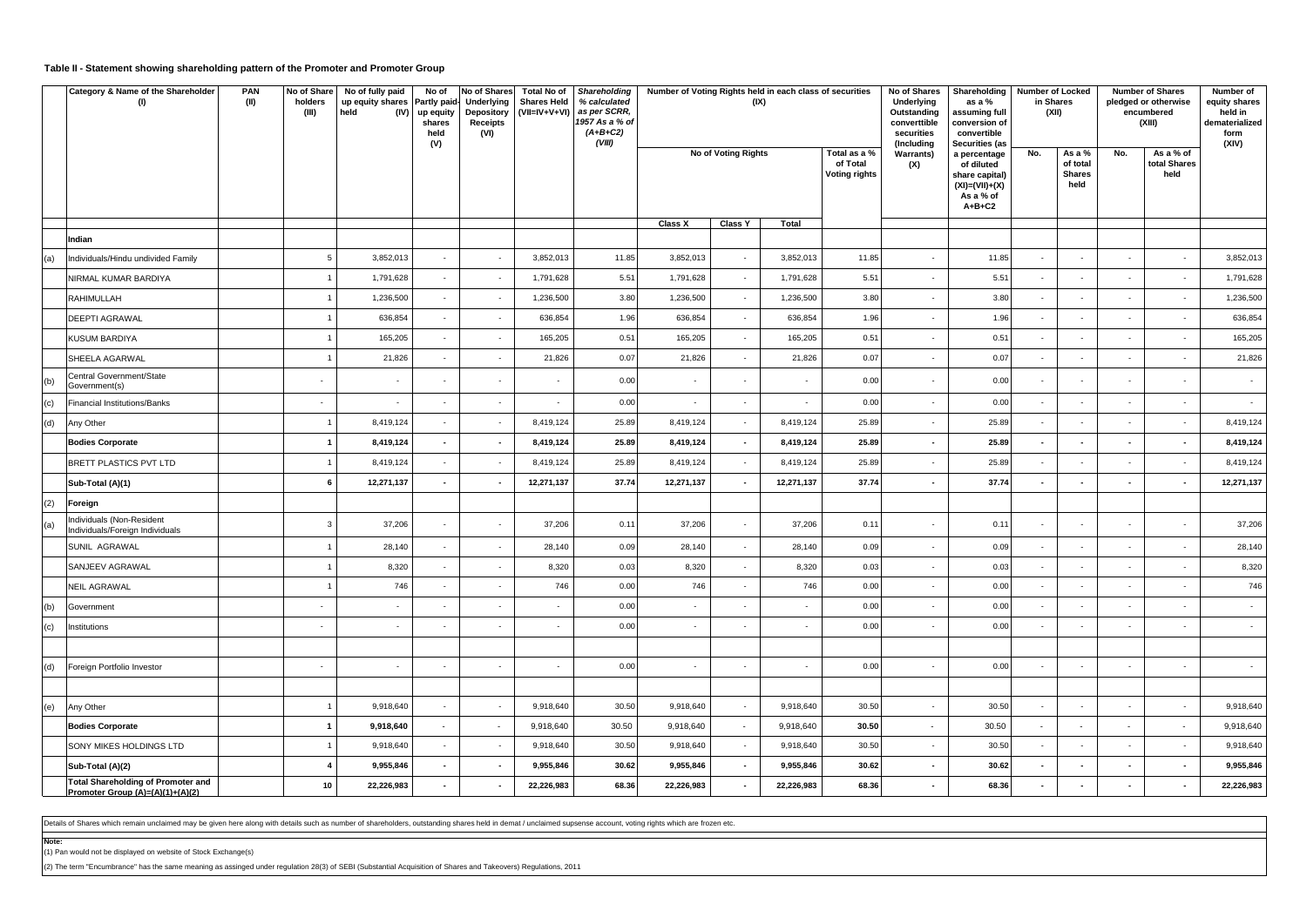#### **Table III - Statement showing shareholding pattern of the Public shareholder**

|            | Category & Name of the Shareholder PAN<br>(1)                                           | No of fully paid up No of Partly paid-<br>equity shares held<br>(IV) | up equity shares<br>held | No of Shares<br>Underlying<br>Depository | <b>Total No of</b><br><b>Shares Held</b><br>VII=IV+V+VI | Shareholding %<br>calculated as per<br><b>SCRR, 1957</b> |                         |                     | Number of Voting Rights held in each class of<br>securities<br>(IX) |                    | <b>Underlying</b><br>Outstanding | No of Shares Shareholding<br>as a %<br>assuming full | Number of Locked in<br>Shares  | (XII)                    |                          | Number of Shares pledged or<br>otherwise encumbered<br>(XIII) | Number of<br>equity shares<br>held in |                  |
|------------|-----------------------------------------------------------------------------------------|----------------------------------------------------------------------|--------------------------|------------------------------------------|---------------------------------------------------------|----------------------------------------------------------|-------------------------|---------------------|---------------------------------------------------------------------|--------------------|----------------------------------|------------------------------------------------------|--------------------------------|--------------------------|--------------------------|---------------------------------------------------------------|---------------------------------------|------------------|
|            |                                                                                         |                                                                      |                          | (V)                                      | <b>Receipts</b><br>(VI)                                 |                                                          | As a % of<br>$(A+B+C2)$ |                     | No of Voting Rights<br>Total as a<br>$%$ of                         |                    | converttible<br>securities       | conversion of<br>convertible                         | No.<br>(a)                     | As a % of<br>total       | No.                      | (a) As a % of total<br><b>Shares held</b>                     | dematerialized<br>form                |                  |
|            |                                                                                         |                                                                      |                          |                                          |                                                         |                                                          | (VIII)                  | <b>Class X</b>      | <b>Class Y</b>                                                      | $(A+B+C)$<br>Total |                                  | (Including<br><b>Warrants)</b>                       | Securities (as<br>a percentage |                          | <b>Shares</b><br>held    |                                                               | (b)                                   | (XIV)            |
|            |                                                                                         |                                                                      |                          |                                          |                                                         |                                                          |                         |                     |                                                                     |                    |                                  | (X)                                                  | of diluted<br>share capital)   |                          | (b)                      |                                                               |                                       |                  |
|            |                                                                                         |                                                                      |                          |                                          |                                                         |                                                          |                         |                     |                                                                     |                    |                                  |                                                      | (XI)                           |                          |                          |                                                               |                                       |                  |
| (1)        | Institutions                                                                            |                                                                      |                          |                                          |                                                         |                                                          |                         |                     |                                                                     |                    |                                  |                                                      |                                |                          |                          |                                                               |                                       |                  |
| (a)        | Mutual Funds                                                                            |                                                                      | 147                      | $\sim$                                   | $\sim$                                                  | 147                                                      | 0.00                    | 147                 | $\sim$                                                              | 147                | 0.00                             | $\sim$                                               | $\sim$                         | $\sim$                   | $\sim$                   | <b>NA</b>                                                     | <b>NA</b>                             | 147              |
| (b)        | Venture Capital Funds                                                                   | $\sim$                                                               | $\sim$                   | $\sim$                                   | $\overline{\phantom{a}}$                                | $\sim$                                                   | 0.00                    | $\sim$              |                                                                     | $\sim$             | 0.00                             | $\sim$                                               | $\sim$                         | $\sim$                   | $\sim$                   | <b>NA</b>                                                     | <b>NA</b>                             | $\sim$           |
| (c)        | Alternate Investment Funds                                                              | $\sim$                                                               | $\sim$                   | $\sim$                                   | $\sim$                                                  | $\sim$                                                   | 0.00                    | $\sim$              | $\sim$                                                              | $\sim$             | 0.00                             | $\sim$                                               | $\sim$                         | $\sim$ $\sim$            | $\sim$                   | <b>NA</b>                                                     | <b>NA</b>                             | $\sim$           |
| (d)        | Foreign Venture Capital Investors                                                       | $\sim$                                                               | $\sim$                   | $\sim$                                   | $\sim$                                                  | $\sim$                                                   | 0.00                    | $\sim$              | $\sim$                                                              | $\sim$             | 0.00                             | $\sim$                                               | $\sim$                         | $\sim$                   | $\sim$                   | <b>NA</b>                                                     | <b>NA</b>                             | $\sim$           |
| (e)        | Foreign Portfolio Investors                                                             | 20                                                                   | 711,888                  | $\sim$                                   | $\sim$                                                  | 711,888                                                  | 2.19                    | 711,888             |                                                                     | 711,888            | 2.19                             | $\sim$                                               | 2.19                           | $\sim$                   | $\sim$                   | <b>NA</b>                                                     | <b>NA</b>                             | 711,888          |
|            | MALABAR INDIA FUND LIMITED                                                              |                                                                      | 583,846                  | $\sim$                                   | $\overline{\phantom{a}}$                                | 583,846                                                  | 1.80                    | 583,846             |                                                                     | 583,846            | 1.80                             | $\sim$                                               | 1.80                           | $\sim$                   | $\sim$                   | <b>NA</b>                                                     | <b>NA</b>                             | 583,846          |
| (f)        | <b>Financial Institutions/Banks</b>                                                     | $\mathcal{P}$                                                        | 5,063                    | $\sim$                                   | $\cdot$                                                 | 5,063                                                    | 0.02                    | 5,063               |                                                                     | 5,063              | 0.02                             | $\cdot$                                              | 0.02                           | $\sim$                   | $\sim$                   | <b>NA</b>                                                     | <b>NA</b>                             | 5,063            |
| (g)        | Insurance Companies                                                                     | $\sim$                                                               | $\sim$                   | $\sim$                                   | $\overline{\phantom{a}}$                                | $\sim$                                                   | 0.00                    | $\sim$              |                                                                     | $\sim$             | 0.00                             | $\sim$                                               | $\overline{\phantom{a}}$       | $\sim$                   |                          | <b>NA</b>                                                     | <b>NA</b>                             | $\sim$           |
| (h)        | Provident Funds/Pension Funds                                                           |                                                                      | $\sim$                   | $\sim$                                   | $\overline{\phantom{a}}$                                |                                                          | 0.00                    | $\bar{\phantom{a}}$ |                                                                     | $\blacksquare$     | 0.00                             | $\sim$                                               | $\sim$                         | $\sim$                   |                          | <b>NA</b>                                                     | <b>NA</b>                             | $\sim$           |
| (i)        | Any Other                                                                               |                                                                      |                          |                                          |                                                         |                                                          |                         |                     |                                                                     |                    |                                  |                                                      |                                |                          |                          |                                                               |                                       |                  |
|            | Foreign Institutional Investors                                                         | 21                                                                   | 5,460,320                | $\sim$                                   | $\sim$                                                  | 5,460,320                                                | 16.79                   | 5,460,320           |                                                                     | 5,460,320          | 16.79                            | $\sim$                                               | 16.79                          | $\sim$                   | $\sim$                   | <b>NA</b>                                                     | <b>NA</b>                             | 5,460,320        |
|            | NALANDA INDIA FUND LIMITED                                                              |                                                                      | 4,110,600                | $\sim$                                   | $\cdot$                                                 | 4,110,600                                                | 12.64                   | 4,110,600           |                                                                     | 4,110,600          | 12.64                            | $\sim$                                               | 12.64                          | $\sim$                   | $\sim$                   | <b>NA</b>                                                     | <b>NA</b>                             | 4,110,600        |
|            | MATTHEWS INDIA FUND                                                                     |                                                                      | 500,000                  | $\sim$                                   | $\sim$                                                  | 500,000                                                  | 1.54                    | 500,000             | $\sim$                                                              | 500,000            | 1.54                             | $\sim$                                               | 1.54                           | $\sim$                   | $\sim$                   | <b>NA</b>                                                     | <b>NA</b>                             | 500,000          |
|            |                                                                                         |                                                                      |                          |                                          |                                                         |                                                          |                         |                     |                                                                     |                    |                                  |                                                      |                                |                          |                          |                                                               |                                       |                  |
|            | Sub Total (B)(1)                                                                        | 44                                                                   | 6,177,418                | $\sim$                                   | $\overline{\phantom{a}}$                                | 6,177,418                                                | 19.00                   | 6,177,418           | $\overline{\phantom{a}}$                                            | 6,177,418          | 19.00                            | $\sim$                                               | 19.00                          | $\sim$                   | $\overline{\phantom{a}}$ | <b>NA</b>                                                     | NA                                    | 6,177,418        |
| (2)        | Central Government/State<br>Government(s)/President of India                            |                                                                      |                          | $\sim$                                   | $\overline{\phantom{a}}$                                |                                                          | 0.00                    | $\sim$              |                                                                     | $\sim$             | 0.00                             | $\sim$                                               | $\overline{\phantom{a}}$       | $\sim$                   |                          | <b>NA</b>                                                     | <b>NA</b>                             |                  |
|            | Sub Total (B)(2)                                                                        | $\sim$                                                               | $\sim$                   | $\sim$                                   | $\sim$                                                  | $\sim$                                                   | 0.00                    | $\sim$              | $\sim$                                                              | $\sim$             | 0.00                             | $\sim$                                               | $\sim$                         | $\sim$                   | $\sim$                   | <b>NA</b>                                                     | <b>NA</b>                             | $\sim$           |
| (3)        | Non-Institutions                                                                        |                                                                      |                          |                                          |                                                         |                                                          |                         |                     |                                                                     |                    |                                  |                                                      |                                |                          |                          |                                                               |                                       |                  |
| (a)        | Individual shareholders holding<br>nominal share capital up to Rs.2 lakhs               | 4,730                                                                | 1,130,984                | $\sim$                                   | $\overline{\phantom{a}}$                                | 1,130,984                                                | 3.48                    | 1,130,984           | $\sim$                                                              | 1,130,984          | 3.48                             | $\sim$                                               | 3.48                           |                          |                          | <b>NA</b>                                                     | <b>NA</b>                             | 1,093,911        |
|            | ii.Individual shareholders holding<br>nominal share capital in excess of Rs.<br>2 Lakhs | 16                                                                   | 1,099,763                | $\sim$                                   | $\sim$                                                  | 1,099,763                                                | 3.38                    | 1,099,763           |                                                                     | 1,099,763          | 3.38                             | ÷.                                                   | 3.38                           |                          |                          | <b>NA</b>                                                     | <b>NA</b>                             | 1,099,763        |
|            |                                                                                         |                                                                      |                          |                                          |                                                         |                                                          |                         |                     |                                                                     |                    |                                  |                                                      |                                |                          |                          |                                                               |                                       |                  |
| (b)<br>(c) | NBFCs Registered with RBI                                                               | $\mathbf{3}$<br>$\sim$                                               | 29,268<br>$\sim$         | $\sim$<br>$\sim$                         | $\sim$<br>$\sim$                                        | 29,268<br>$\sim$                                         | 0.09<br>0.00            | 29,268<br>$\sim$    | $\sim$<br>$\sim$                                                    | 29,268<br>$\sim$   | 0.09<br>0.00                     | $\sim$<br>$\sim$                                     | 0.09<br>$\sim$                 | $\sim$<br>$\sim$         | $\sim$<br>$\sim$         | <b>NA</b><br><b>NA</b>                                        | <b>NA</b><br><b>NA</b>                | 29,268<br>$\sim$ |
|            | <b>Employee Trusts</b>                                                                  |                                                                      |                          |                                          |                                                         |                                                          |                         |                     |                                                                     |                    |                                  |                                                      |                                |                          |                          |                                                               |                                       |                  |
| (d)        | Overseas Depositories (Holding<br>DRs)(Balancing figure)                                |                                                                      | $\overline{\phantom{a}}$ | $\sim$                                   | $\sim$                                                  |                                                          | 0.00                    | $\bar{\phantom{a}}$ |                                                                     | $\omega$           | 0.00                             | $\epsilon$                                           | $\sim$                         | $\sim$                   |                          | <b>NA</b>                                                     | NA                                    | $\sim$           |
| (e)        | Any Other                                                                               | 388                                                                  | 1,834,641                | $\sim$                                   | $\sim$                                                  | 1,834,641                                                | 5.64                    | 1,834,641           |                                                                     | 1,834,641          | 5.64                             | $\sim$                                               | 5.64                           | $\sim$                   | $\sim$                   | <b>NA</b>                                                     | <b>NA</b>                             | 1,831,341        |
|            | <b>BODIES CORPORATES</b>                                                                | 213                                                                  | 1,089,031                | $\sim$                                   | $\sim$                                                  | 1,089,031                                                | 3.35                    | 1,089,031           |                                                                     | 1,089,031          | 3.35                             | $\sim$                                               | 3.35                           | $\sim$                   | $\sim$                   | <b>NA</b>                                                     | <b>NA</b>                             | 1,088,431        |
|            | NON RESIDENT INDIANS                                                                    | 161                                                                  | 737,032                  | $\sim$                                   | $\sim$                                                  | 737,032                                                  | 2.27                    | 737,032             | $\sim$                                                              | 737,032            | 2.27                             | $\sim$                                               | 2.27                           | $\sim$                   | $\sim$                   | <b>NA</b>                                                     | <b>NA</b>                             | 734,332          |
|            | PANYAEK JAINKIJMANEE                                                                    |                                                                      | 421,137                  | $\sim$                                   | $\sim$                                                  | 421,137                                                  | 1.30                    | 421,137             | $\sim$                                                              | 421,137            | 1.30                             | $\sim$                                               | 1.30                           | $\sim$                   | $\sim$                   | <b>NA</b>                                                     | <b>NA</b>                             | 421,137          |
|            | CLEARING MEMBERS                                                                        | 14                                                                   | 8,578                    | $\sim$                                   | $\sim$                                                  | 8,578                                                    | 0.03                    | 8,578               |                                                                     | 8,578              | 0.03                             | $\sim$                                               | 0.03                           | $\sim$                   | $\sim$                   | <b>NA</b>                                                     | <b>NA</b>                             | 8,578            |
|            | Sub Total (B)(3)                                                                        | 5,137                                                                | 4,094,656                | $\sim$                                   | $\overline{\phantom{a}}$                                | 4,094,656                                                | 12.59                   | 4,094,656           |                                                                     | 4,094,656          | 12.59                            | $\sim$                                               | 12.59                          | $\sim$                   | $\sim$                   | <b>NA</b>                                                     | <b>NA</b>                             | 4,054,283        |
|            | Total Public Shareholding (B) =<br>$(B)(1)+(B)(2)+(B)(3)$                               | 5,181                                                                | 10,272,074               | $\sim$                                   | $\overline{\phantom{a}}$                                | 10,272,074                                               | 31.59                   | 10,272,074          |                                                                     | 10,272,074         | 31.59                            | $\blacksquare$                                       | 31.59                          | $\overline{\phantom{a}}$ |                          | <b>NA</b>                                                     | <b>NA</b>                             | 10,231,701       |

Details of sharesholders acting as persons in concert including their shareholding (No. and %)

Details of Shares which remain unclaimed may be given here along with details such as number of shareholders, outstanding shares held in demat / unclaimed supsense account, voting rights which are frozen etc.

**Note:**

(1) Pan would not be displayed on website of Stock Exchange(s)

(2) The above format needs to be disclosed along with the name of following persons:

Institutions / Non Institutions holding more than 1% of the total number of shares

(3) W.r.t. the information pertaining to Depository Receipts, the same may be disclosed in the respective columns to the extent information available and the balance to be disclosed as held by custodian